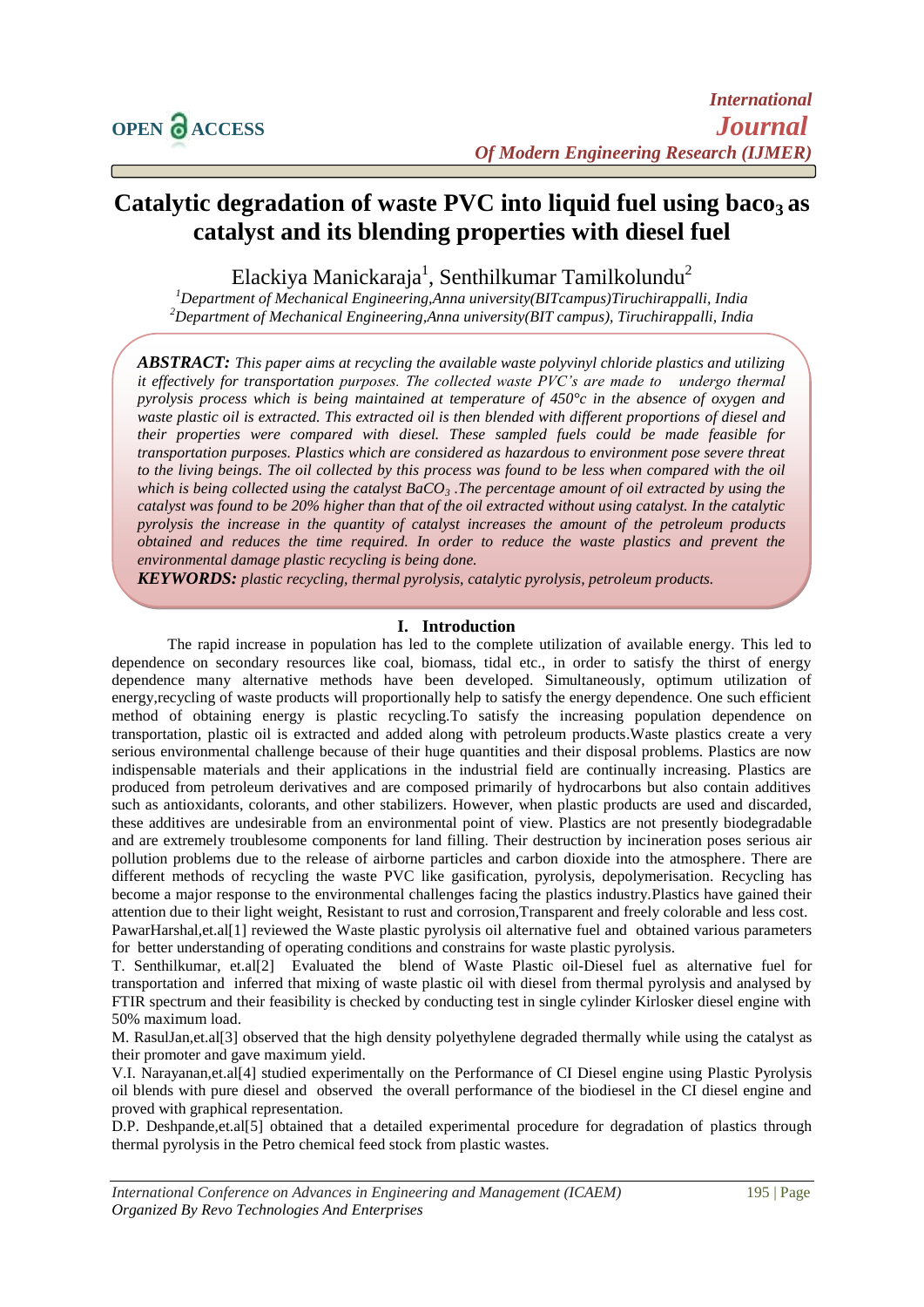A.K. Panda, et.al[6] obtained that production of liquid fuel from plastic waste would be a better alternative as the calorific value of the plastics is comparable to that of fuels, around 40MJ/kg. This option also reduces waste and conserves natural resources. It was also mentioned that mechanical recycling of plastic wastes is widely adopted method by different countries and the catalytic pyrolysis of plastic to fuel is gradually gaining momentum and being adopted in different countries recently due to its efficiency over other process in all respects.

J.Aguado,et.al[7] have obtained that various methods of recycling the waste feedstock and plastics and summarized the current scenario of plastic residue in European countries.

J. Walendziewski[8] inferred that in thermal pyrolysis method the first series of polymer cracking experiments was carried out in a glass reactor in a temperature range 350-420°C, the second one in autoclaves under hydrogen pressure (~3-5MPa) in temperature range 380-440°C.

M.N. Siddiqui, et. al[9] described the catalytic processing of waste plastic and petroleum residues into liquid fuel been explored due to the effects of various conditions such as catalyst type, amount of catalyst, reaction time, pressure and temperature on the product distribution of co processing of waste plastic.

M.F. Ali ,et al[10] reported the catalytic coprocessing of coal and petroleum residues with waste plastics to produce transportation fuels obtained high yields of liquid fuels in the boiling range 100–480°C and gases were obtained along with a small amount of heavy oils and insoluble material such as gums and coke.

N.Miskolczi[11], analysed the Fuels by Pyrolysis of waste plastics from agricultural and packaging sectors in a pilot scale reactor and found that the pyrolysis of real waste plastics (high-density polyethylene and polypropylene) in a pilot scale horizontal tube reactor at 520 °C temperature in the presence and absence of ZSM-5 catalyst.

# **II. Thermal Pyrolysis Process for Conversion of Waste PVC Into Liquid Fuel**

Pyrolysis technology is thermal degradation process in the absence of oxygen. Plastic waste is treated in a cylindrical reactor at temperature of 300ºC – 350ºC. The plastic waste is gently cracked by adding catalyst and the gases are condensed in a series of condensers to give a low sulphur content distillate. All this happens continuously to convert the waste plastics into fuel that can be used for generators. The catalyst used in this system will prevent formation of all the dioxins and Furans (Benzene ring). All the gases from this process are treated before it is let out in atmosphere. The flue gas is treated through scrubbers and water/ chemical treatment for neutralization. The non-condensable gas goes through water before it is used for burning. Since the Plastics waste is processed about 300°C - 350°C and there is no oxygen in the processing reactor, most of the toxics are burnt. However, the gas can be used in dual fuel diesel-generator set for generation of electricity. The process for conversion of waste PVC into liquid products is shown below in figure 1



Figure 1 Flow chart of pyrolysis process.

*International Conference on Advances in Engineering and Management (ICAEM)* 196 | Page *Organized By Revo Technologies And Enterprises*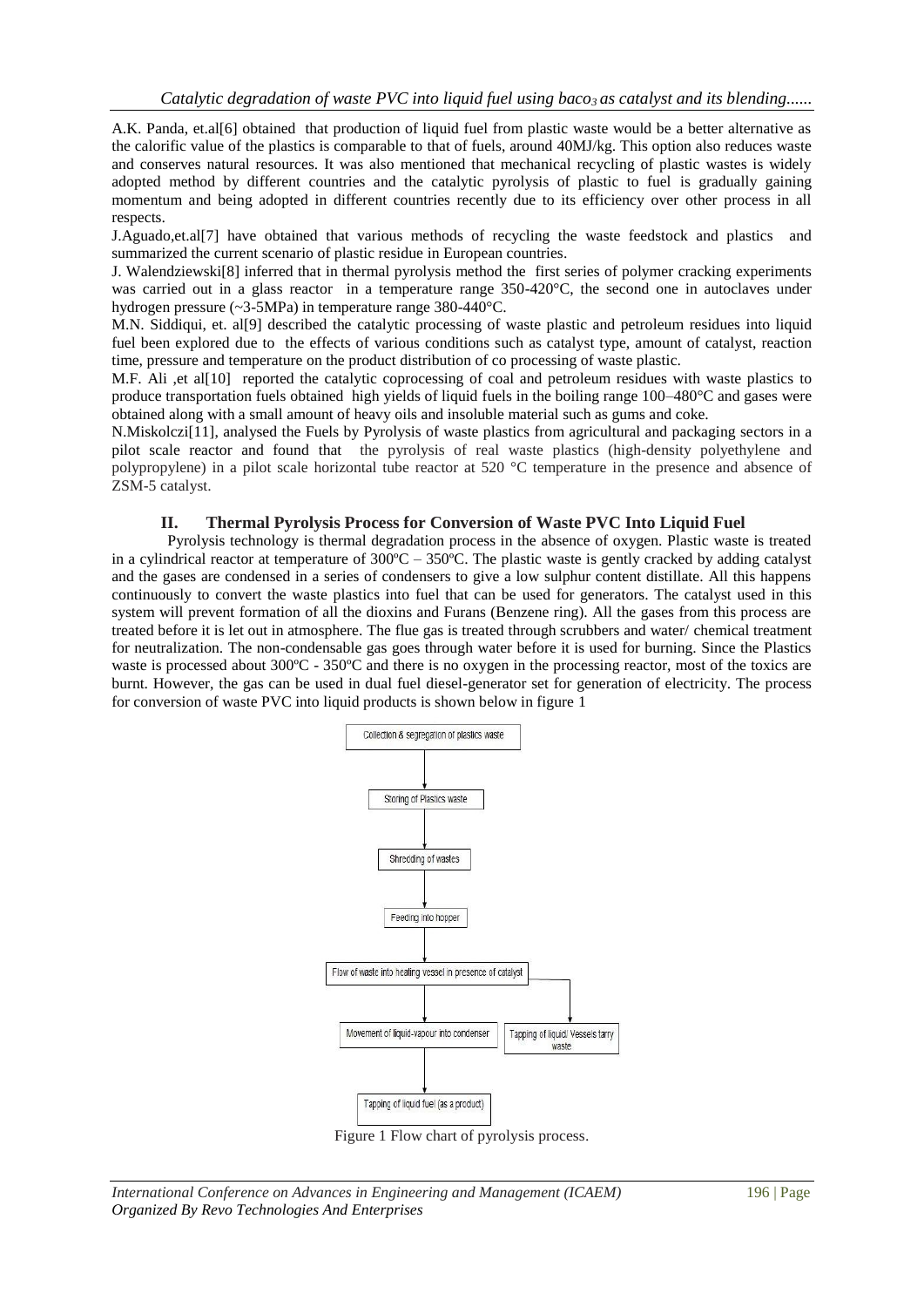*Catalytic degradation of waste PVC into liquid fuel using baco3 as catalyst and its blending......*

## **III. Experiment**

The equipments required for the process of oil extraction are listed below.

- 1) Raw plastics (waste PVC plastics).
- 2) Catalyst.
- 3) Thermal reactor.
- 4) Cut off regulator.
- 5) Thermocouple.
- 6) Condenser.
- 7) Submersible pump.
- 8) Collector.
- 9) Weight balance.



Figure 2 Experimental set up

The raw material, crushed wastes PVC plastics is used to fill the electrical heater. The wall of the thermal reactor is connected with thermocouple. The thermocouple .the thermocouple is connected with cut-off regulator. Top part of the reactor connected with condenser. The condenser has two internal and two external ports , Water inlet and water outlet ports. In that water inlet port water taken into the condenser by using submersible pump. Water is used to circulate inside the condenser tube .then the water is expelled through the outlet port and the water falls into the bucket. The condenser tube also has two external ports for the vapor to flow through it,Vapour inlet and vapour outlet ports. The vapor which comes out from the reactor is allowed to flow into the inlet port of the condenser. Vapor which is cooled inside the condenser by circulating water is collected in the collector through the outlet port.

The cut-off regulator is set to the temperature of around 400°c. The waste PVC plastics melt inside the thermal reactor. After 10 mins, the reactor temperature will reach a temperature range of 370°c. since the cut-off regulator was set to this maximum temperature , the current supply will be stopped . At that mean time the water is circulated to the condenser by using the submersible pump. The vapor coming from the thermal reactor is condensed by the circulating water, and hence the vapor is transformed to oil in the condenser tube . The condensed oil is then collected in the beaker kept below the vapor outlet. It is observed from the study that 130 g of waste polyvinyl chloride (PVC)plastics and 1% of catalysts namely  $BaCO<sub>3</sub>$  which yield about 20-25 ml of PVC oil. The entire process was completed in 20 mins. The waste sludge obtained is found to be light in nature . It is observed that sludge once obtained cannot be reused and even if it is recycled.Usage of  $MgCO<sub>3</sub>$  as catalyst cou;d yield 30% of waste plastic oil.

#### **IV. Blending**

The extracted oil is blended with different proportions of diesel using Magnetic stirrer. The proportions blended are 5%, 15%,25%. The properties of the different blends are as follows,

| Properties                                   | Diesel | Table 1 Property Analysis<br>Parent oil | 5% WPO | 15% WPO | 25% WPO |
|----------------------------------------------|--------|-----------------------------------------|--------|---------|---------|
| Density $(kg/m^3)$                           | 840    | 830                                     | 825    | 835     | 845     |
| Specific gravity                             | 0.840  | 0.830                                   | 0.825  | 0.835   | 0.845   |
| Flash point °c                               | 50     | 40                                      | 39     | 42      | 45      |
| Fire point <sup>°</sup> c                    | 56     | 44                                      | 48     | 51      | 55      |
| Kinematic viscocity at 30 <sup>°</sup> c cst | 2.999  | 6.364                                   | 1.52   | 4.431   | 3.236   |

Table 1 Property Analysis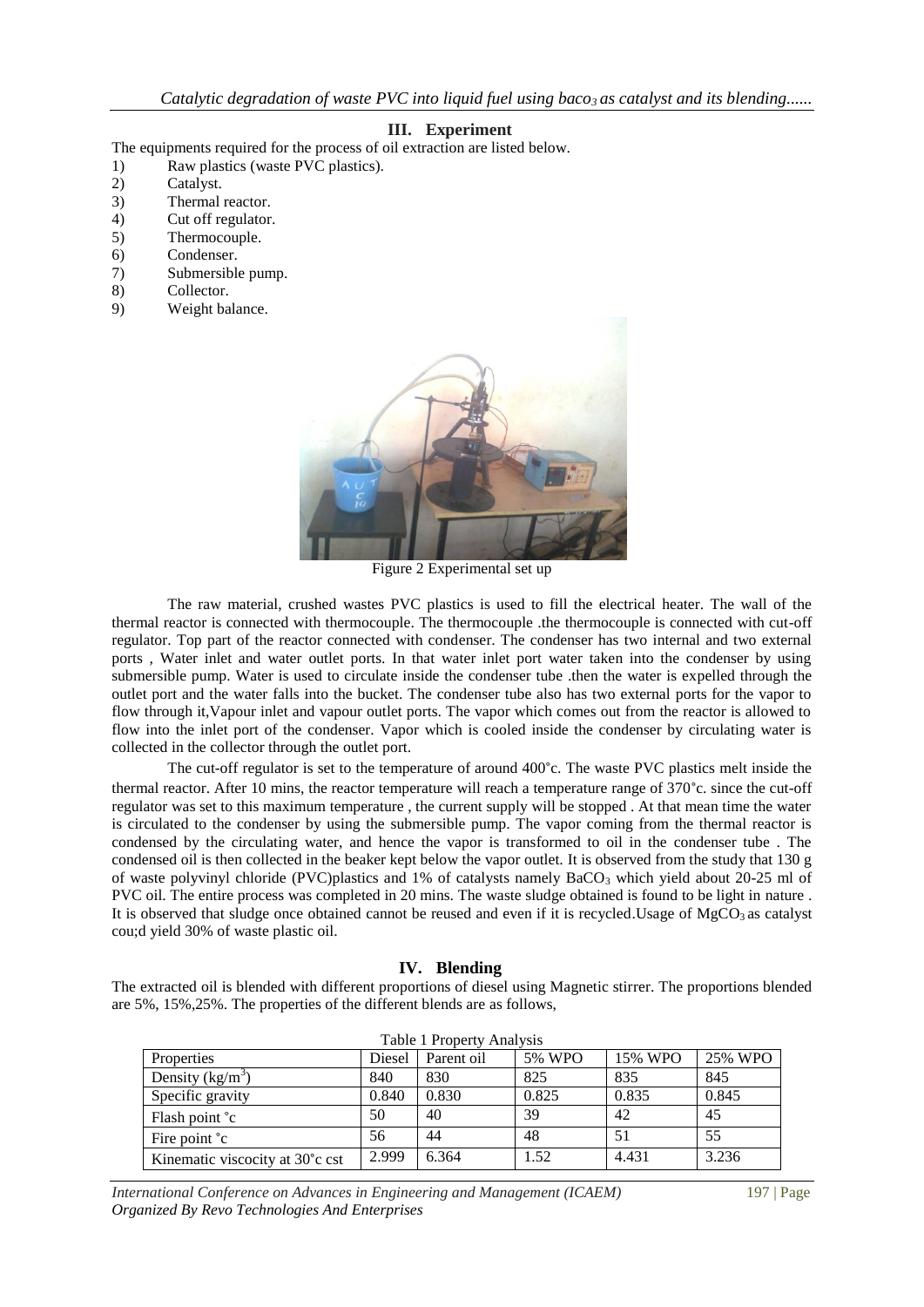# **V. Results and Discussion**

The following results were obtained from the above experiment,

### PHYSICAL OBSERVATION

The physical appearance of the source PVC before and after the thermal pyrolysis is shown in the following photograph figure3



Figure3 Physical observation of the PVC

The percentage oil collected by using the catalyst was found to be higher when compared with extraction of oil without the catalyst.

This is graphically proved in the graph. The graph is shown in figure4



Figure 4 Comparison of the yield

The above graph is drawn with and without catalyst on X-axis and their % yield is drawn on the Yaxis.It is obtained from the above graph that plastic oil yield increases by the use of catalyst . The use of catalyst is to increase the oil yield and to reduce the time of the reaction.

#### **Comparison of the Property Test with Diesel Oil**

The properties like flash point, fire point density, kinematic viscosity were determined for both the plastic oil and diesel. The values were plotted with diesel and plastic oil as X-axis and temperature range values on Y-axis. The result shows that the properties of plastic oil approximately equals with that of the diesel. Property analysis test on flash and fire point in diesel and waste plastic oil is shown in the figure 5



Figure 5 comparison of the flash point with diesel and WPO blends

It is obtained from the above graph that flash and fire point of the plastic oil is found to equals with that of the diesel with oil on X-axis and the flash and fire point on Y-axis.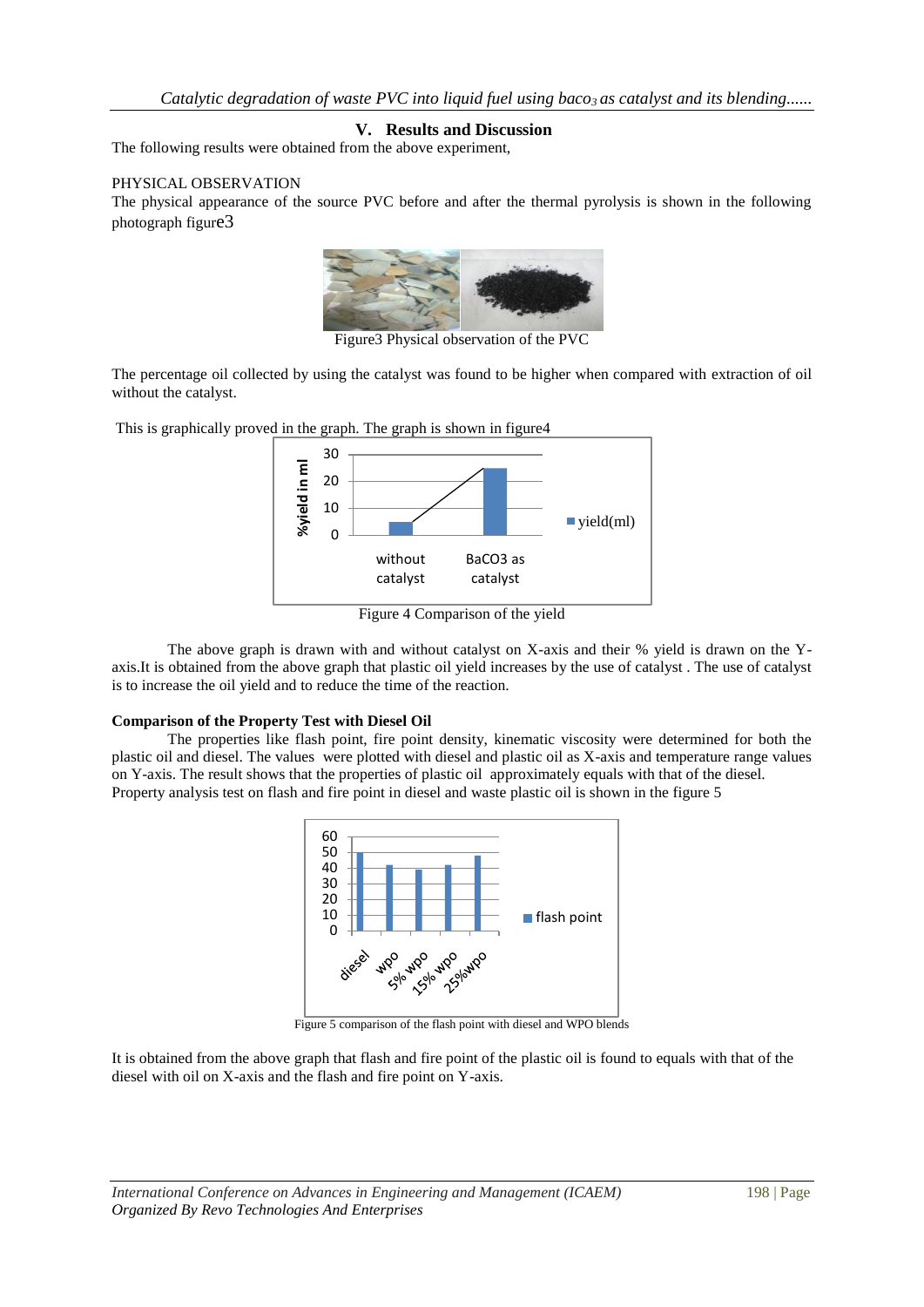*Catalytic degradation of waste PVC into liquid fuel using baco<sub>3</sub> as catalyst and its blending......* 



Figure 6comparison of the firepoint with diesel and WPO blends

Graph showing fire point variation on diesel and waste plastic oil is in shown the figure 7



Figure 7 comparision of density with diesel and WPO blends

It is obtained from the above graph that the density of the plastic oil is found to be equal with that of the diesel. Graph showing variation in kinematic viscosity in diesel and waste plastic oil is shown in the fig 8



Figure 8 Variations in kinematic viscosity

The graph obtained with by plotting kinematic viscosity on y-axis and oil in x-axis predicts that the variation of the plastic oil approximately equals with that of the diesel.

# **VI. Conclusion**

The following results were obtained from this experimental work,

- The yield obtained by this process was found to be 20% higher than that of the yield obtained without catalyst.
- The property test results were found to be approximately equals with that of the diesel fuel.
- The best blend for engine test was found to be 25% blend. Hence , it can be concluded that the oil derived from waste PVC could be used as an alternative fuel for transportation engines.